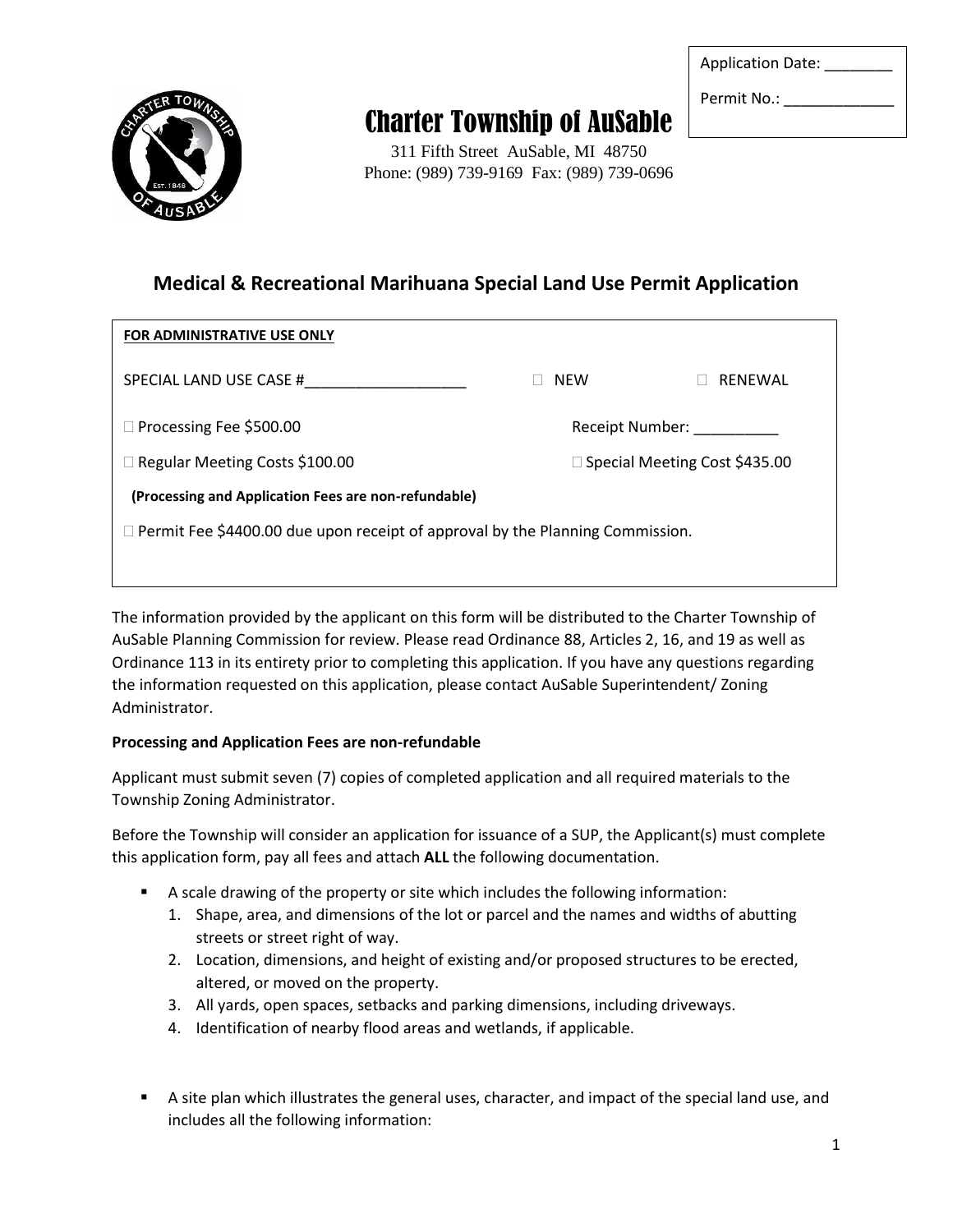- 1. The date, north arrow and scale. The scale shall not be less than  $1'' = 20'$  for property three (3) acres or less and not less than  $1'' = 100'$  for property more than three (3) acres.
- 2. All lot and property lines, clearly defined.
- 3. Location and height of all existing and/or proposed structures on and within one hundred (100) feet of the subject property.
- 4. Location and dimensions of all existing and proposed drives, walkaways, curb openings, number and size of signs, exterior lighting and parking areas including the number and size of spaces.
- 5. Location and width of all access and egress roads, streets, right of ways and/or alley ways abutting the proposed site and details and conditions of the same.
- 6. The name and address of the person responsible for the preparation of the site plan including professional seal.
- 7. The name and address of the property owner or applicant.
- 8. Location, type, height, and density of existing and/or proposed landscaping, fences, walls, buffer zones, and green spaces.
- 9. The location of existing or proposed septic systems, water/sewer lines, fire hydrants, utility lines, and the type and size of water run off facilities including drainage ditches.
- 10. Any other information required for compliance with State and Federal statutes and regulations.
- 11. Application for Sign Permit, if any sign is proposed.

#### ▪ **APPLICANT(S) and OWNER(S) CERTIFICATION**:

Applicant(s) and Owner(s) certify that the information submitted in and attached to this application is true and correct to the best of their knowledge. Applicant(s) and Owner(s) acknowledge and agree that: (1) it is their sole responsibility to comply with the requirements of any applicable AuSable Township Ordinance, notwithstanding the signature or approval of any Township employee(s) or official(s); (2) AuSable Township is not bound to recognize the approval or other action of any employee(s) or official(s) that is not in strict compliance with the AuSable Township Ordinance; and (3) the resulting permit does not give the Applicant(s) or Owner(s) any vested rights to any permit or to any renewal.

| Date: $\frac{1}{2}$        |
|----------------------------|
| Date: $\frac{1}{2}$        |
| Date: ___________          |
| Date: __________           |
| Date: ___________          |
| Date: <u>_____________</u> |
| Date: __________           |
| Date: __________           |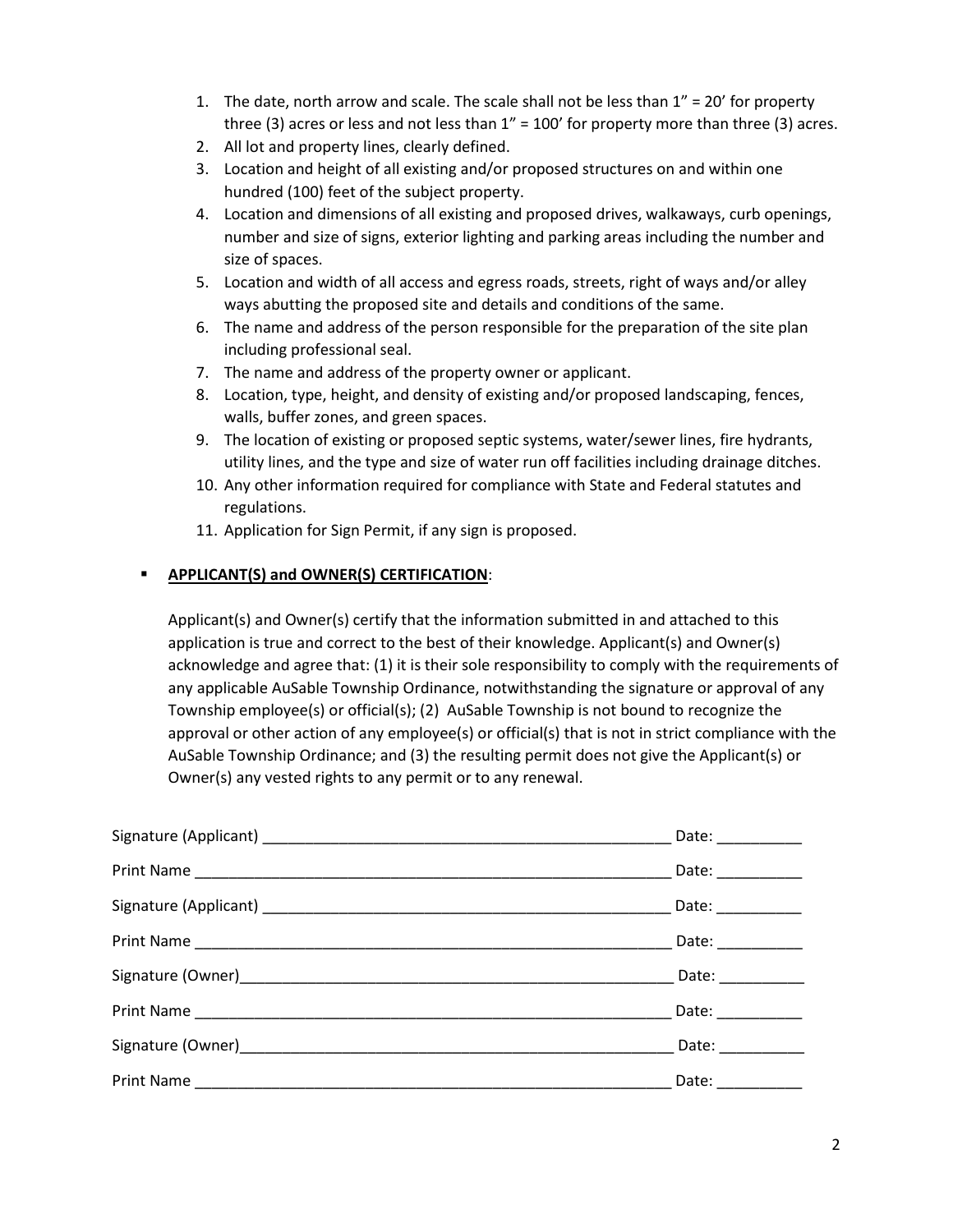

# Charter Township of AuSable

311 Fifth Street AuSable, MI 48750 Phone: (989) 739-9169 Fax: (989) 739-0696

| <b>Application Date:</b> |
|--------------------------|
| Permit No.:              |

#### APPLICATION FOR PERMIT COMMERCIAL MARIHUANA FACILITY

Applicant must submit seven (7) copies of completed application and all required materials to the Township Zoning Administrator.

#### **Application for (check one):**

- New permit for Commercial Medical Marihuana Facility
- □ Renewal permit for Commercial Medical Marihuana Facility

#### **Applicant(s) Information**

*(In addition to the information required below, the names, home addresses and personal phone numbers for all owners, directors, officers and managers of the proposed Commercial Medical Marihuana Facility are required and must be attached to this application*)

| Copy of Government issued photo ID attached. (circle one) Y or N |                                   |  |
|------------------------------------------------------------------|-----------------------------------|--|
|                                                                  |                                   |  |
| <b>Subject Property Owner</b>                                    |                                   |  |
|                                                                  |                                   |  |
|                                                                  |                                   |  |
|                                                                  |                                   |  |
| Copy of Government issued photo ID attached. (circle one) Y or N |                                   |  |
|                                                                  |                                   |  |
|                                                                  |                                   |  |
| <b>Type of Commercial Marihuana Facility (check one):</b>        |                                   |  |
| □ Grower Facility, Class A                                       | $\Box$ Safety Compliance Facility |  |
| □ Processor Facility                                             | □ Secure Transporter Facility     |  |
| □ Provisioning Center                                            |                                   |  |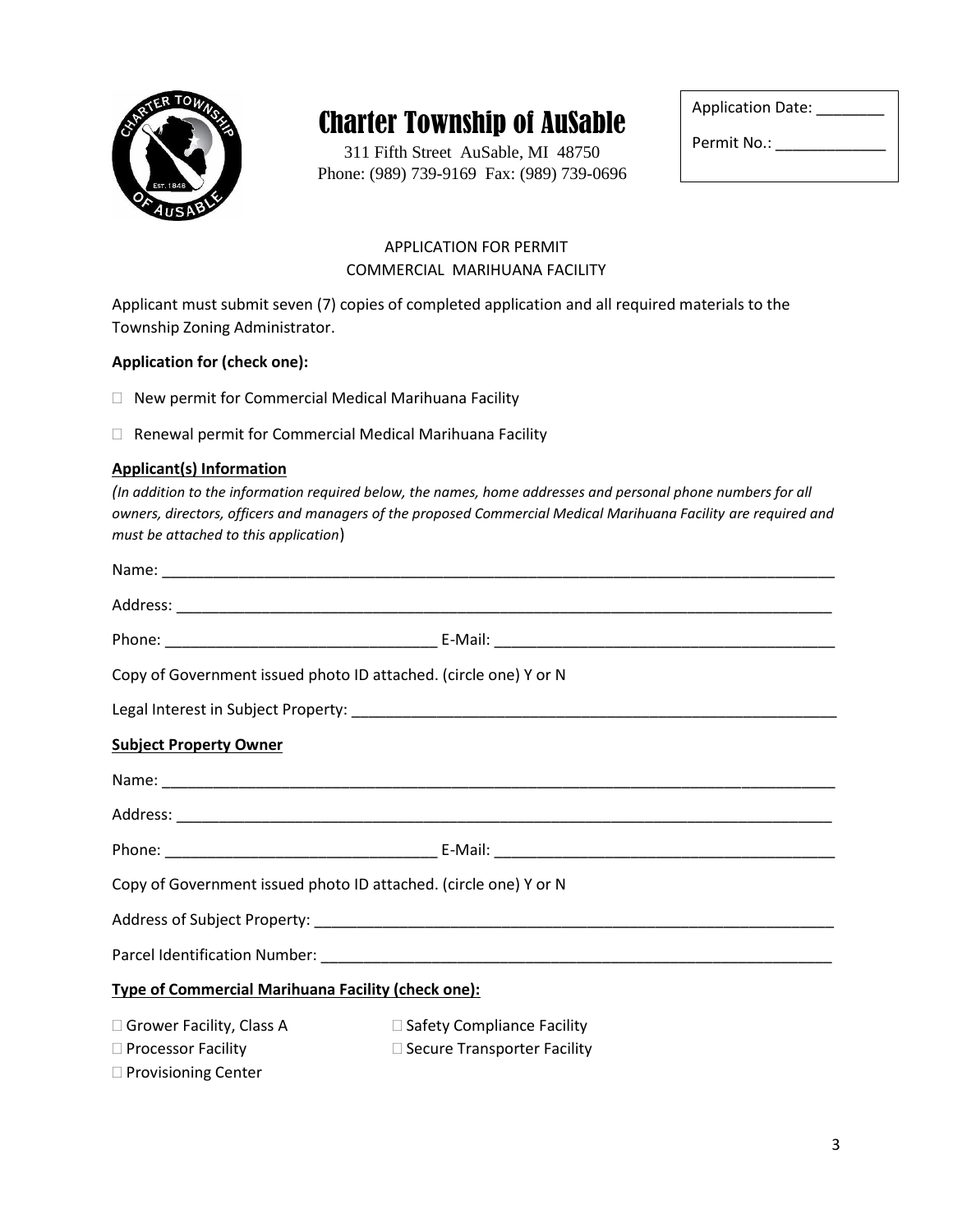#### **Proposed Commercial Marihuana Facility will operate within (check one)**

 $\Box$  A structure or structures pre-existing on the Subject Property

 $\Box$  A structure or structures to be erected pending issuance of a Permit

 $\Box$  A combination of structures pre-existing on the Subject Property and structures to be erected pending of a Permit.

**Before the Township will consider the Application for Commercial Medical Marihuana Facility Permit, the Applicant(s) must complete this application form, pay all fees and attach ALL of the following documentation.** 

 $\Box$  If the proposed Permit Holder is a corporation, non-profit organization, limited liability company or any other entity other than a natural person, attach all of the following:

- 1. Documentation indicating its legal status
- 2. Copy of all company formation documents (including amendments)
- 3. Proof of registration with the State of Michigan
- 4. Certificate of good standing
- $\Box$  All documentation showing the proposed Permit Holder's valid tenancy, ownership or other legal interest in the proposed Permitted Property and Permitted Premises. If the Applicant is not the owner of the proposed Permitted Property and Permitted Premises, a notarized statement from the owner of such property authorizing the use of the property for Commercial Medical Marihuana Facility.
- $\Box$  Copies of a valid, unexpired driver's license or state issued ID for all owners, directors, officers and managers of the proposed Facility.
- $\Box$  Evidence of a valid sales tax license for the business if such a license is required by state law or local regulations.
- □ Non-refundable Application Fee
- Business and Operations Plan showing in detail the Commercial Medical Marihuana Facility proposed plan of operation including without limitation the following:
	- 1. A security plan meeting the requirements of AuSable Township Ordinance Authorizing and Permitting Commercial Medical Marihuana Facilities.
	- 2. A description of the type of Facility proposed and the anticipated or actual number of employees.
	- 3. A description by category of all products to be sold.
	- 4. A list of Material Safety Data Sheets for all nutrients, pesticides, and other chemicals proposed for use in the Commercial Medical Marihuana Facility.
	- 5. A description and plan of all equipment and methods that will be employed to stop any impact to adjacent uses, including enforceable assurances that no odor will be detectable from outside of the Permitted Premises.
	- 6. A plan for the disposal of Marihuana and related byproducts that will be used at the Facility.
- $\Box$  An identification of any business that is directly or indirectly involved in the growing, processing, testing, transporting or sale of Marihuana for the Facility.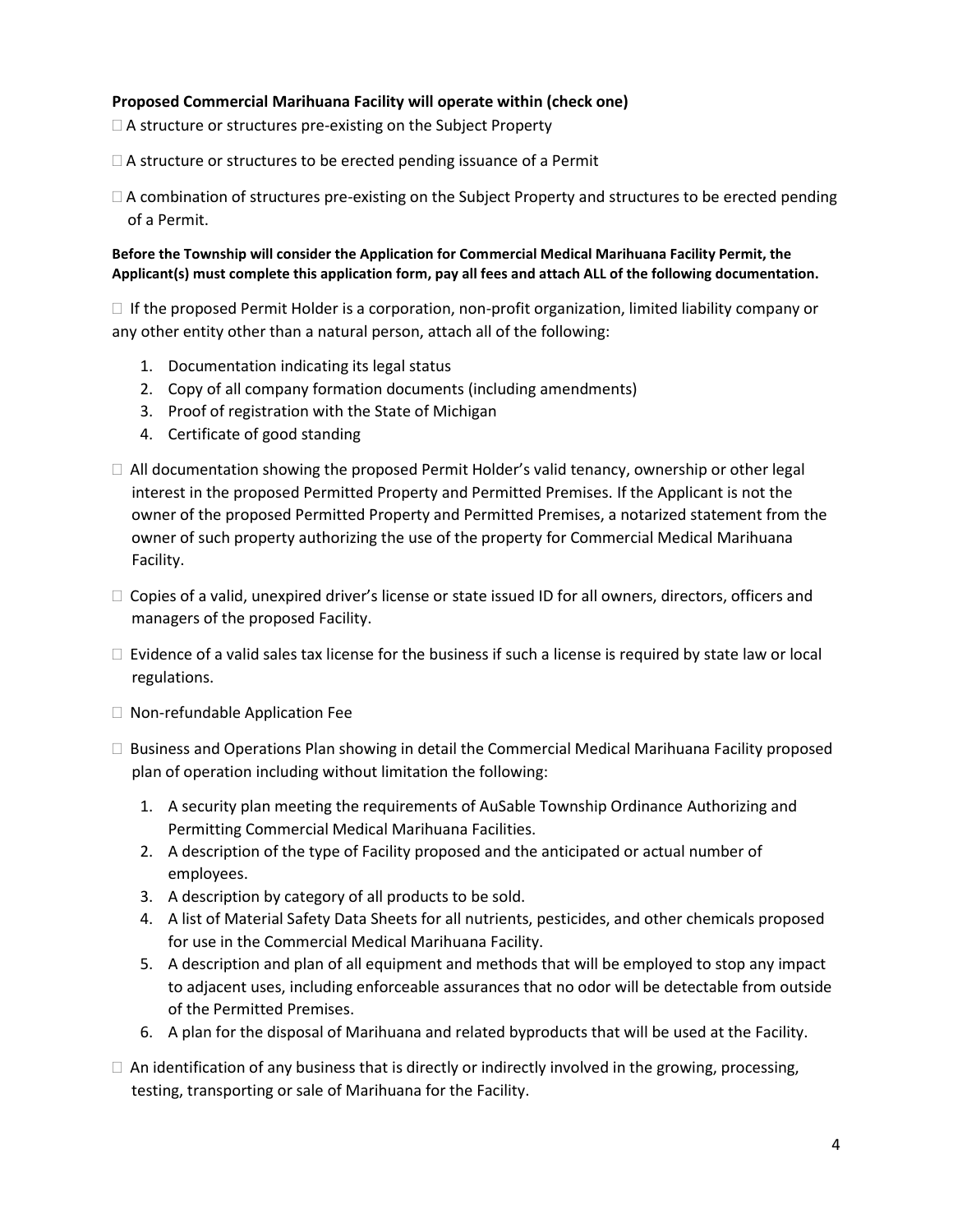- $\Box$  A statement indicating whether any Applicant has ever applied for or has been granted any commercial license or certificate issued by a licensing authority in Michigan or any other jurisdiction that has been denied, restricted, suspended, revoked, or not renewed and a statement describing the facts and circumstances concerning the application, denial, restriction, suspension, revocation, or nonrenewal, including the licensing authority, the date each action was taken and the reason for each action.
- $\Box$  A site plan and interior floor plan of the Permitted Premises and the Permitted Property signed and sealed by a Michigan registered architect, surveyor or professional engineer.
- $\Box$  A statement providing information regarding any other Commercial Medical Marihuana Facility that the Applicant(s) is authorized to operate in any other jurisdiction within the State or another State and the Applicant(s) involvement in each Facility.

#### **Applicant(s) and Owner(s) Certification:**

Applicant(s) and Owner(s) certify that the information submitted in and attached to this application is true and correct to the best of their knowledge. Applicant(s) and Owner(s) acknowledge and agree that: (1) they are required to supplement the information submitted in and attached to this application when required. (2) it is their sole responsibility to comply with the requirements of any applicable AuSable Township Ordinance, notwithstanding the signature or approval of any Township employee(s) or official(s); (3) AuSable Township is not bound to recognize the approval or other action of any employee(s) of official(s) that is not in strict compliance with the AuSable Township Ordinance; and (4) the end resulting permit does not give the Applicant(s) and Owner(s) any vested rights to any permit or to any renewal.

|            | Date: $\frac{1}{2}$        |
|------------|----------------------------|
|            | Date: $\qquad \qquad$      |
|            | Date: ___________          |
|            | Date: $\qquad \qquad$      |
|            | Date: <u>_____________</u> |
|            | Date: $\qquad \qquad$      |
|            | Date: $\frac{1}{2}$        |
| Print Name | Date: _________            |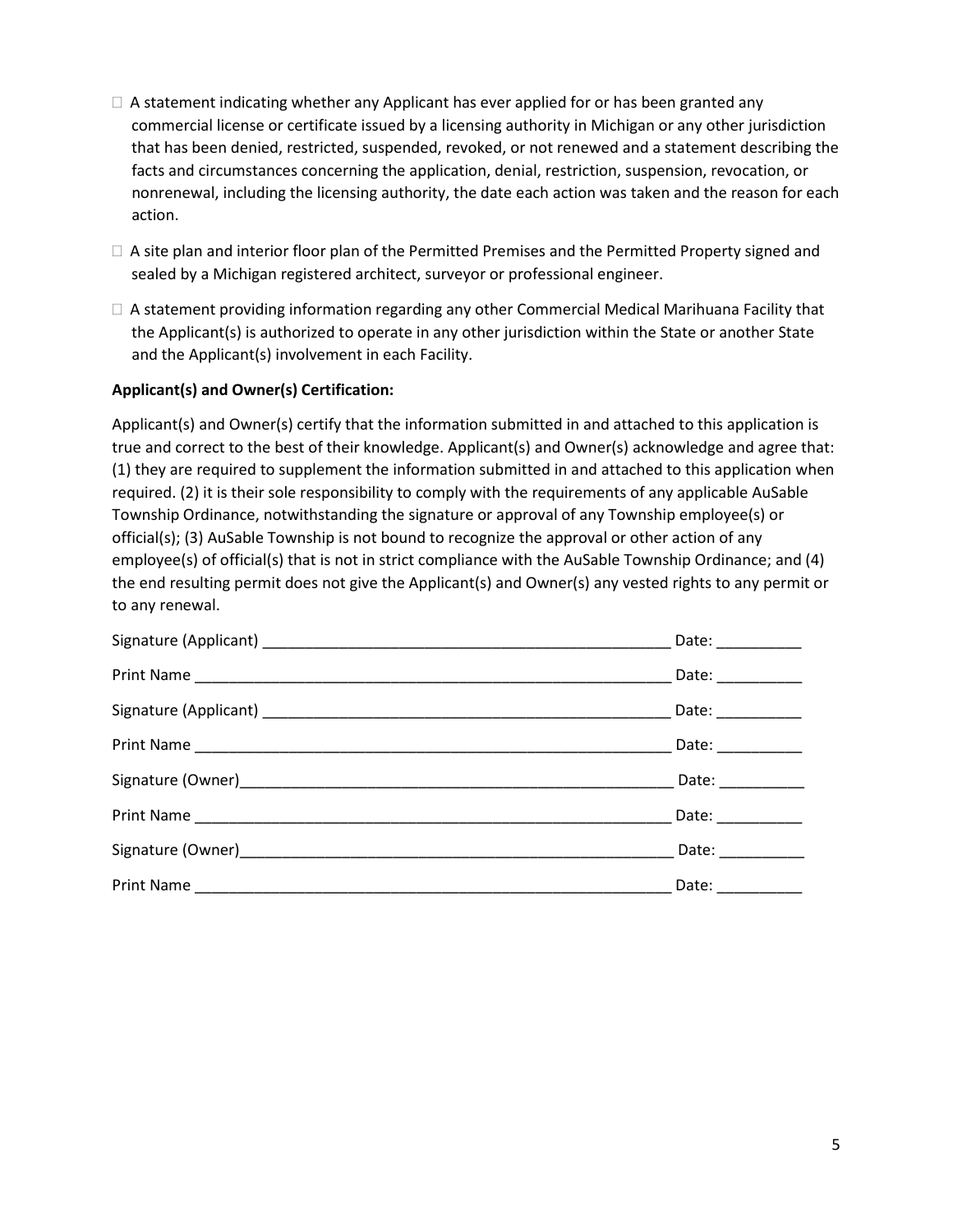### **THIS SECTION TO BE COMPLETED BY AUSABLE TOWNSHIP**

| Commission:                                                                                    |  |      |  |  |
|------------------------------------------------------------------------------------------------|--|------|--|--|
|                                                                                                |  |      |  |  |
|                                                                                                |  |      |  |  |
|                                                                                                |  |      |  |  |
|                                                                                                |  |      |  |  |
|                                                                                                |  |      |  |  |
| Planning Commission Chairperson                                                                |  | Date |  |  |
| Zoning Administrator                                                                           |  | Date |  |  |
| Copy of Completed Permit Application and, if issued, copy of Permit retained by or provided to |  |      |  |  |

 $\Box$  Applicant  $\Box$  Property Owner  $\Box$  Township Zoning Administrator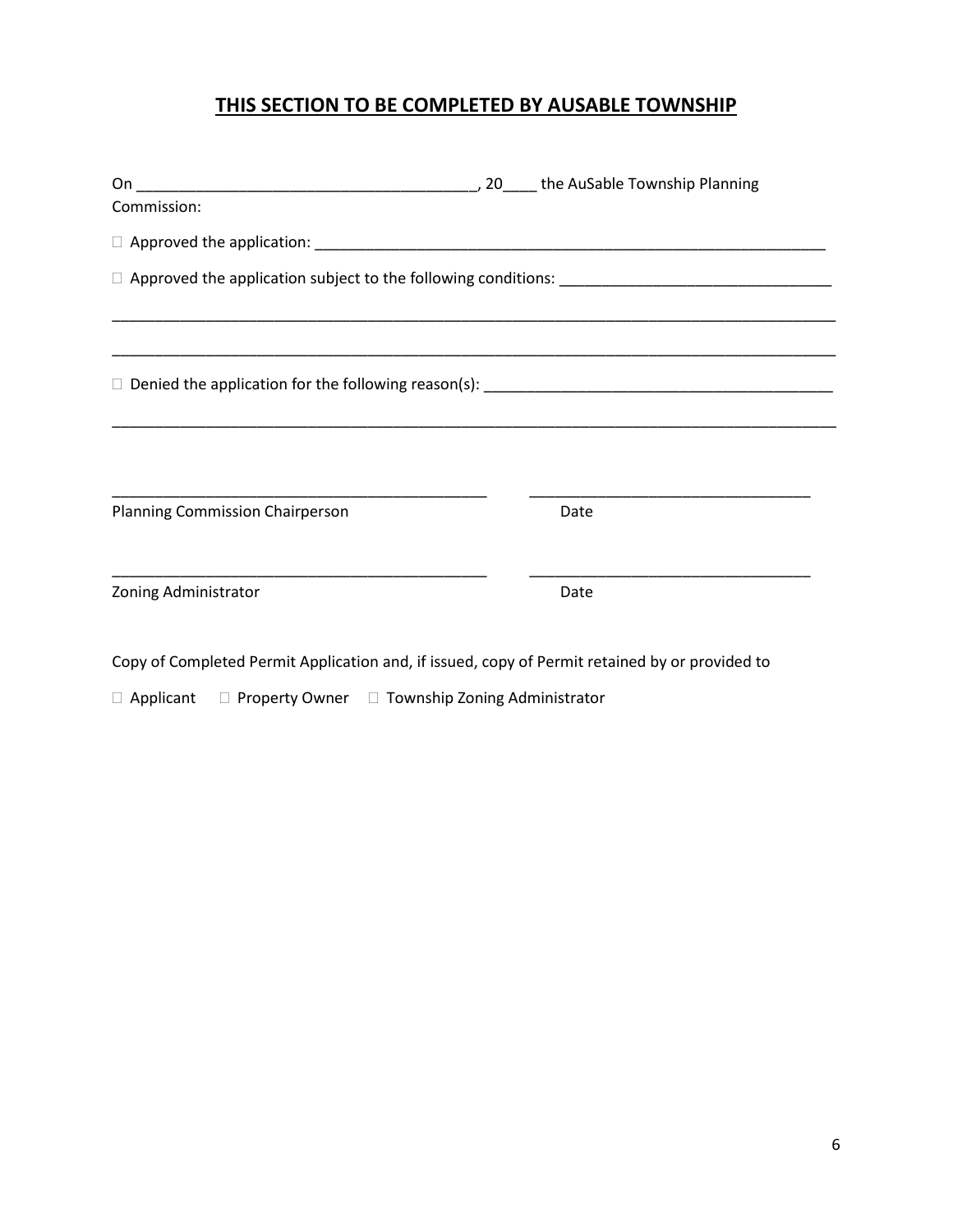#### **DOCUMENTS REQUIRED FOR COMMERCIAL APPLICATION**

All applications must include the following documentation:

- Completed Application for Commercial Marihuana Facility Permit
- If the proposed Permit Holder is a corporation, non-profit organization, limited liability company or any other entity other than a natural person, all of the following must be included:
	- o Documentation indicating its legal status
	- o A copy of all company formation documents (including amendments)
	- o Proof of registration with the State of Michigan
	- o A certificate of good standing
- *If the Applicant is the owner of the Subject Property*: all documentation showing the proposed Permit Holder's valid tenancy, ownership or other legal interest in the proposed Permitted Property and Permitted Premises. *If the Applicant is not the owner of the Subject*: the owner of the Subject Property must co-sign the application.
- Copies of a valid, unexpired driver's license or state issued ID for all owners, directors, officers and managers of the proposed Facility.
- Evidence of a valid sales tax license for the business if such a license is required by state law or local regulations.
- Non-refundable Application fee, if required
- Business and Operations Plan, showing in detail in the Commercial Medical Marihuana Facility proposed plan of operation including:
	- $\circ$  A security plan which includes (1) a general description of the security systems(s), (2) current centrally alarmed and monitored security system service agreement for the proposed Permitted Premises, and (3) confirmation that those systems will meet State requirements and be approved by the State prior to commencing operations.
	- $\circ$  A description of the type of Facility proposed and the anticipated or actual number of employees.
	- o A description by category of all products to be sold.
	- $\circ$  A list of Material Safety Data Sheets for all nutrients, pesticides, and other chemicals proposed for use in the Commercial Medical Marihuana Facility.
- A description and plan of all equipment and methods that will be employed to stop any impact to adjacent uses, including enforceable assurances that no odor will be detectable from outside of the Permitted Premises.
	- $\circ$  A plan for the disposal of Marihuana and related byproducts that will be used at the Facility.
- An identification of any business that is directly or indirectly involved in the growing, processing, testing, transporting or sale of Marihuana for the Facility.
- A statement indicating whether any Applicant has ever applied for or has been granted any commercial license or certificate issued by a licensing authority in Michigan or any other jurisdiction that has been denied, restricted, suspended, revoked, or not renewed and a statement describing the facts and circumstances concerning the application, denial, restriction, suspension, revocation, or nonrenewal, including the licensing authority, the date each action was taken, and the reason for each action.
- A site plan and interior floor plan of the Permitted Premises and the Permitted Property signed and sealed by a Michigan registered architect, surveyor or professional engineer.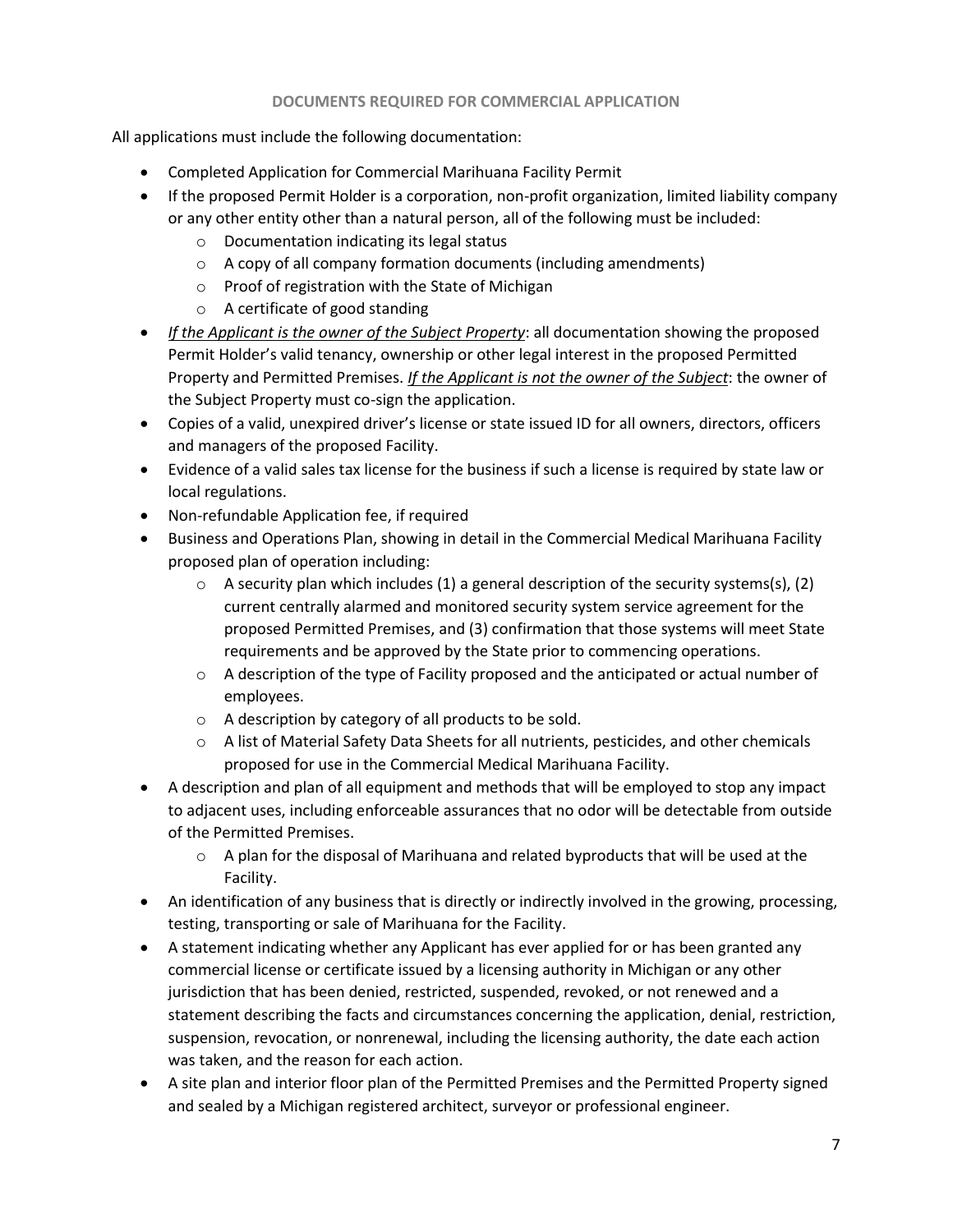• A statement providing information regarding any other Commercial Medical Marihuana Facility that the Applicant(s) is authorized to operate in any other jurisdiction within the State, or another State, and the Applicant(s) involvement in each Facility.